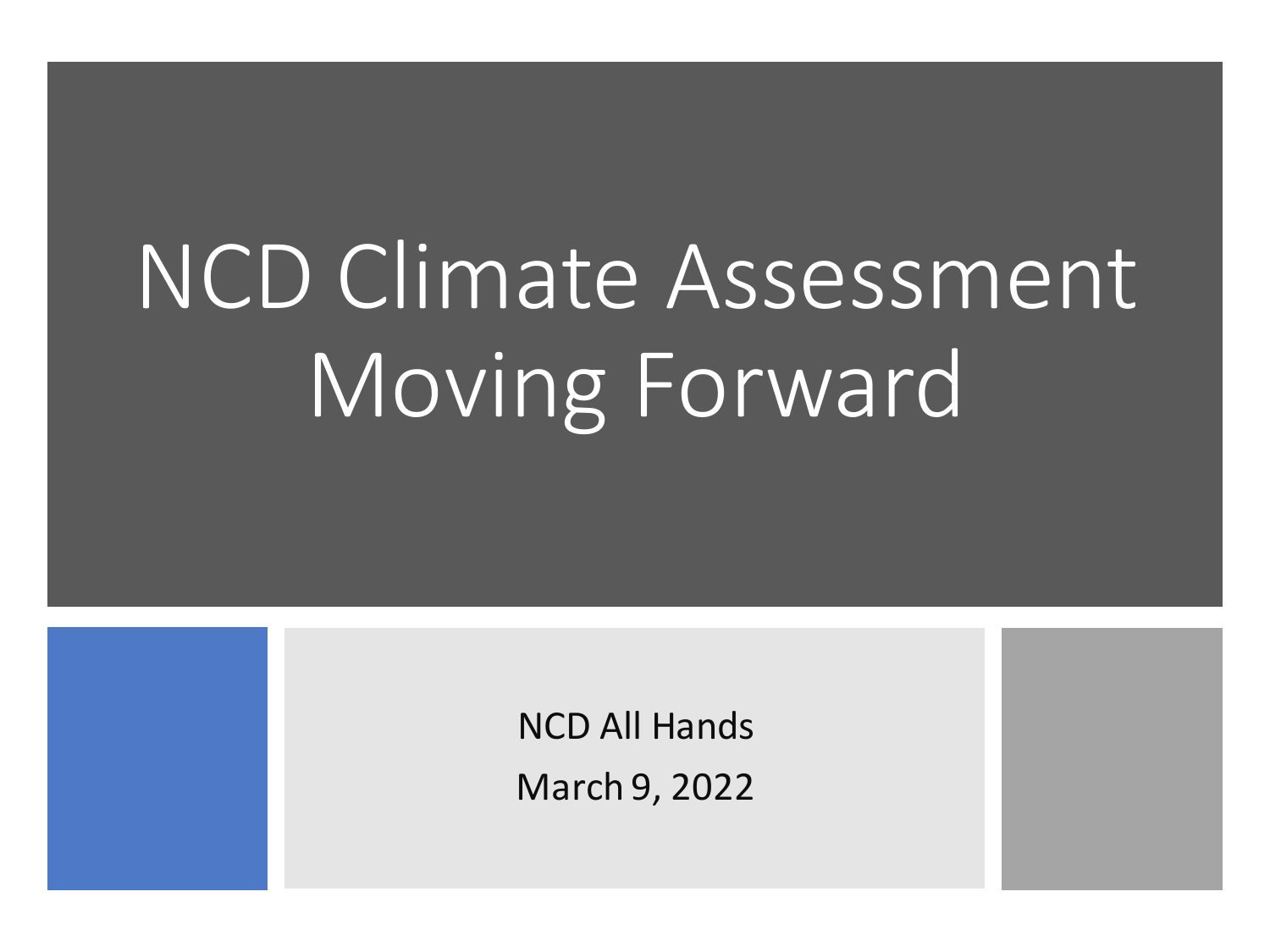# Setting the Stage

- ➢NCD Climate Assessment October 12 26, 2021
- ➢NCD ideas and feedback at branch meetings January 25 - 26, 2022
- ➢Lots of great ideas; we can't do everything right away
- ➢Present what we heard from branch meetings and ask for additional suggestions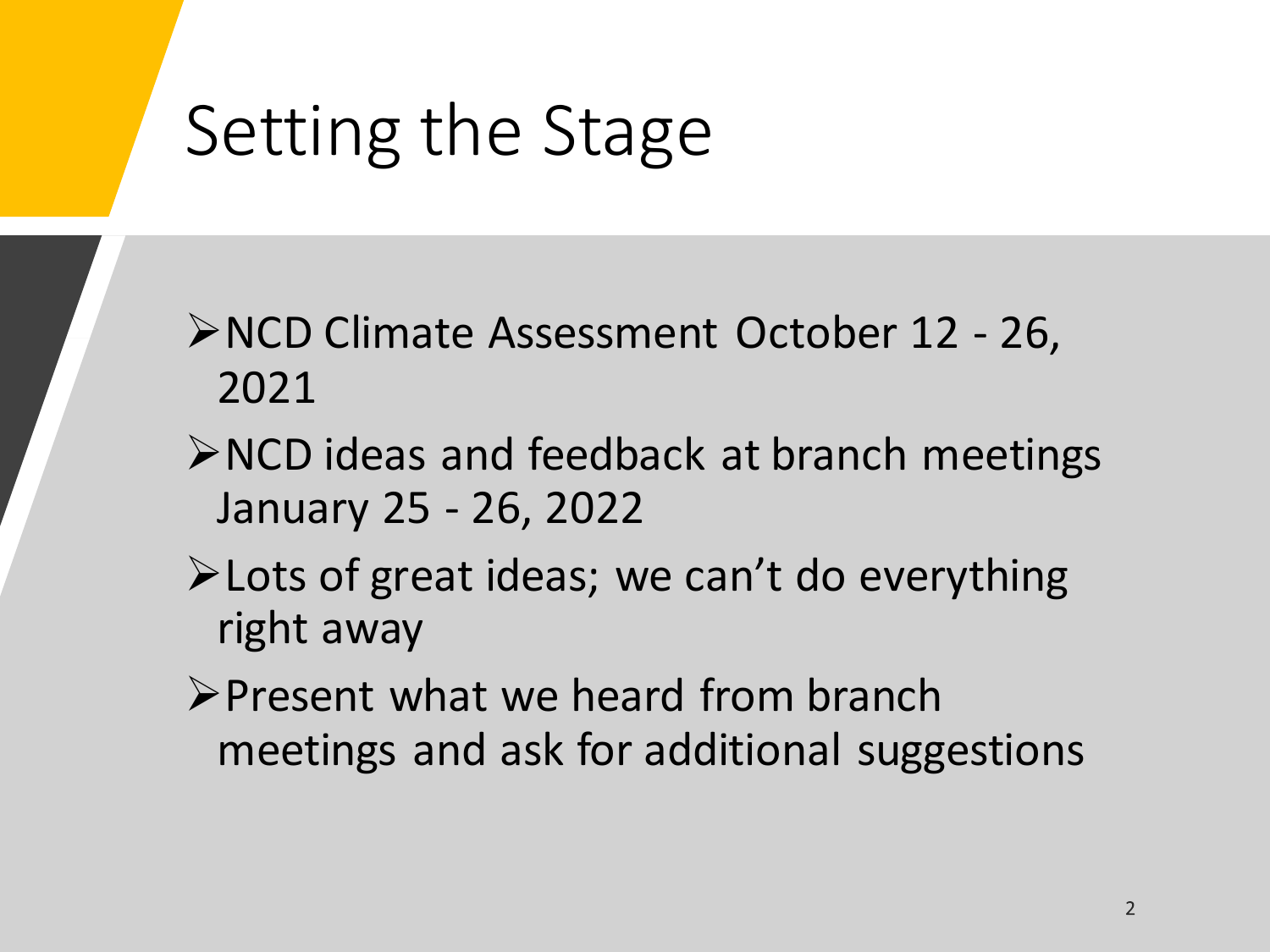### Resources

➢FY23-25: requested additional FTE and funding

- ➢NC Collaborative Research: requested additional FTE and funding
- ➢Recruit more HH assessors
- ➢GS 14/15s (non-managerial)
- ➢Title 42 authority

➢Recruit PMFs, Pathways, Peace Corp

- ➢Fund certain training at corporate level
- ➢**Other suggestions?**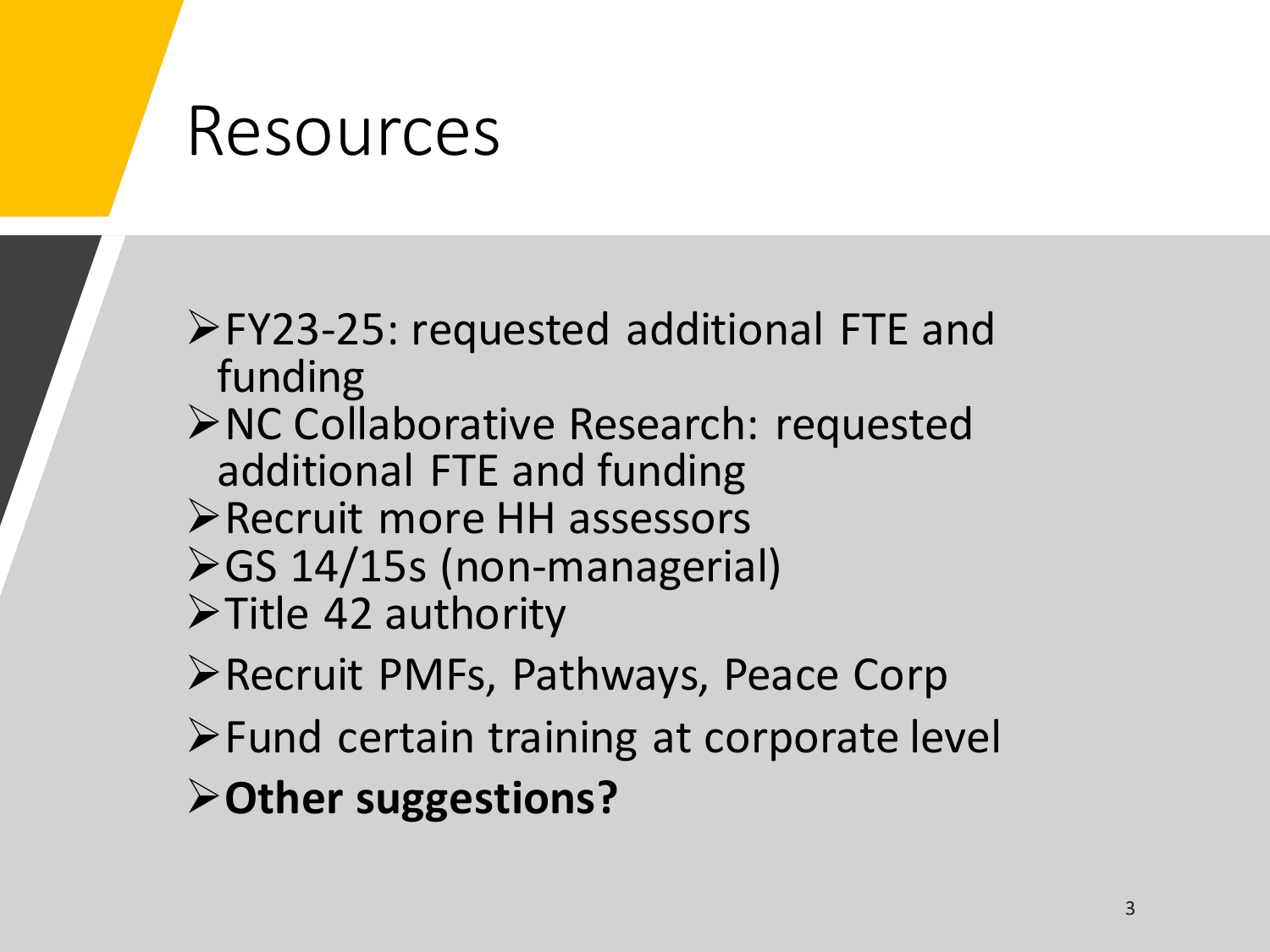## IT Improvements

➢Small IT fixes list ➢Restore SPAGO BI ➢On-going NCR enhancements ➢CBI LAN firewall issues ➢Innovate NC pilot program ➢Reduce/eliminate manual processes ➢Transition to full digitization of records ➢**Other suggestions?**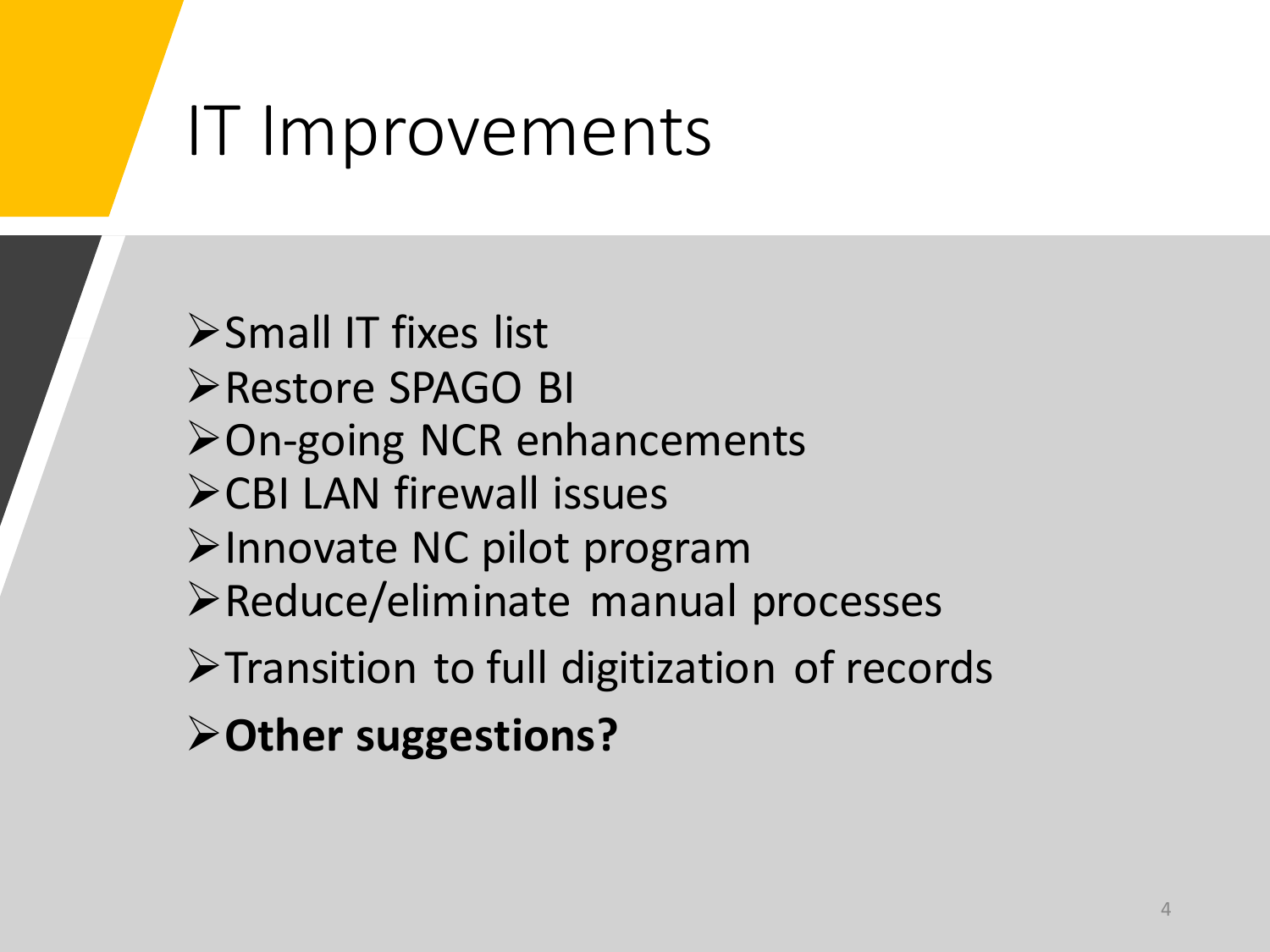# Onboarding and Training

➢Onboarding training e-handbook (all disciplines) ✓ Mentor-mentee support; including coaching ➢Core technical training for employees ✓Risk assessment - refer to recent trainings; more to come ✓Conduct more brown bags to share/highlight work ✓Leverage Agency/ORD training risk assessment  $\triangleright$  Cross training ✓Across risk assessment disciplines ✓Across risk assessment and risk management ✓Across EPA offices (ORD immersion process) ✓External experts (other governments, industry, NGOs) ✓Allocate dedicated time for training ➢Professional development ✓Support additional training and opportunities (details, special projects, skills outside of area expertise)

✓External speaking engagements, conferences (domestic and international)

➢**Other suggestions?**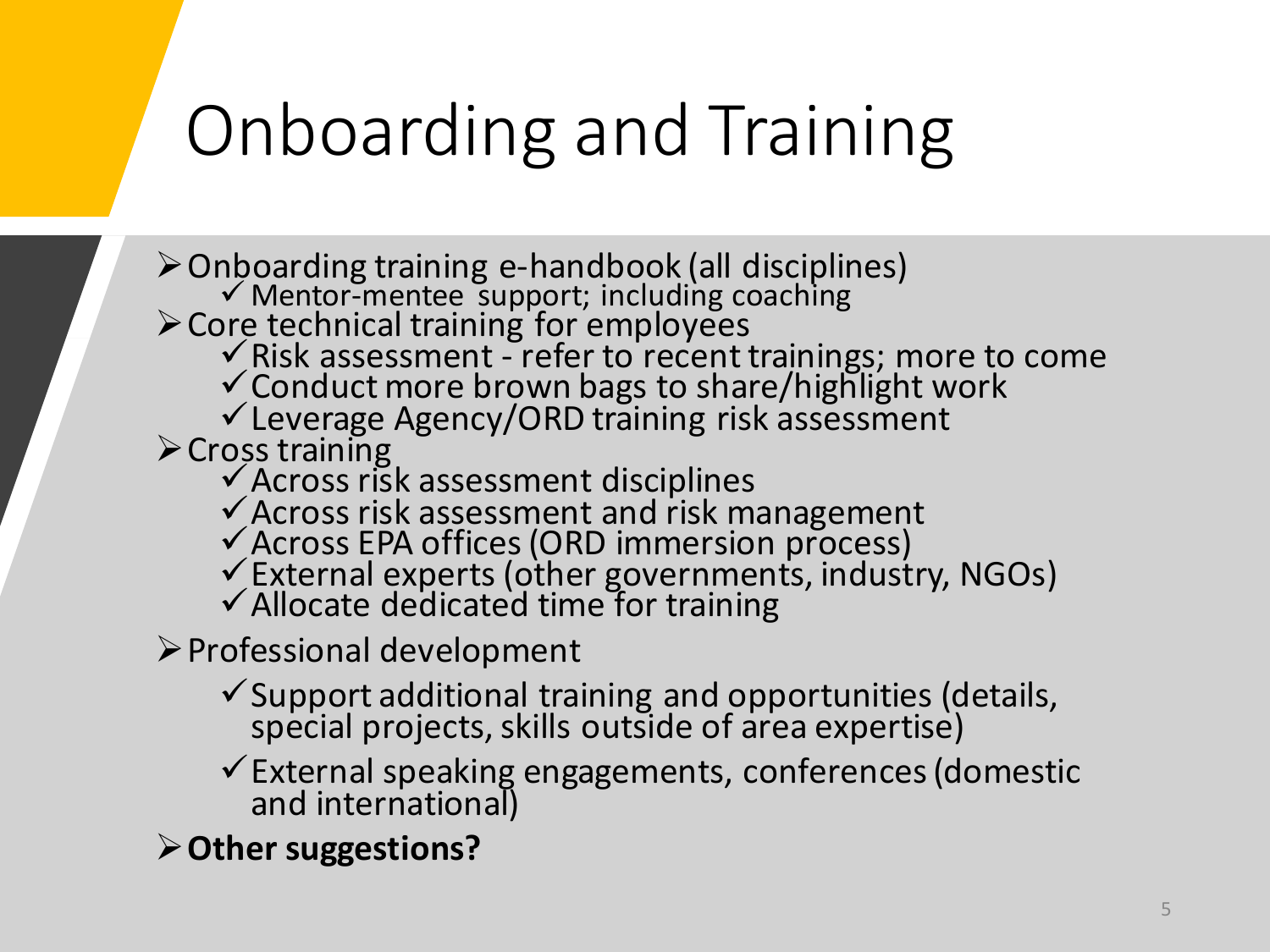### Support and Modernize the Science of Risk Assessments

- ➢ OCSPP and ORD Collaborative Research to Support New Chemicals (5 key research areas proposed)
- ➢ Leverage outside expertise (e.g., tech teams, OPPT Divisions or EPA Offices) to support new chemical reviews
	- $\checkmark$  ORD/IRIS support of senior level reviews of HHRA
- $\triangleright$  SOPs prioritization, update, and development
	- ✓ Continue work on HH SOPs and NCD wide SOPs
	- $\checkmark$  Ensure existing Agency guidance are followed and referenced
	- $\checkmark$  Create guidance/SOP for "insufficient v. sufficient information"
	- $\checkmark$  Develop guiding principles for use of NAMs testing requirements for new chemicals
- $\triangleright$  Update/revamp external guidance related to risk assessments
	- $\checkmark$  Develop checklists for useful information
	- $\checkmark$  Guidance to reduce rework of risk assessment
	- $\checkmark$  Update Points to Consider Document
	- $\checkmark$  Revamp Sustainable Futures 2.0 training program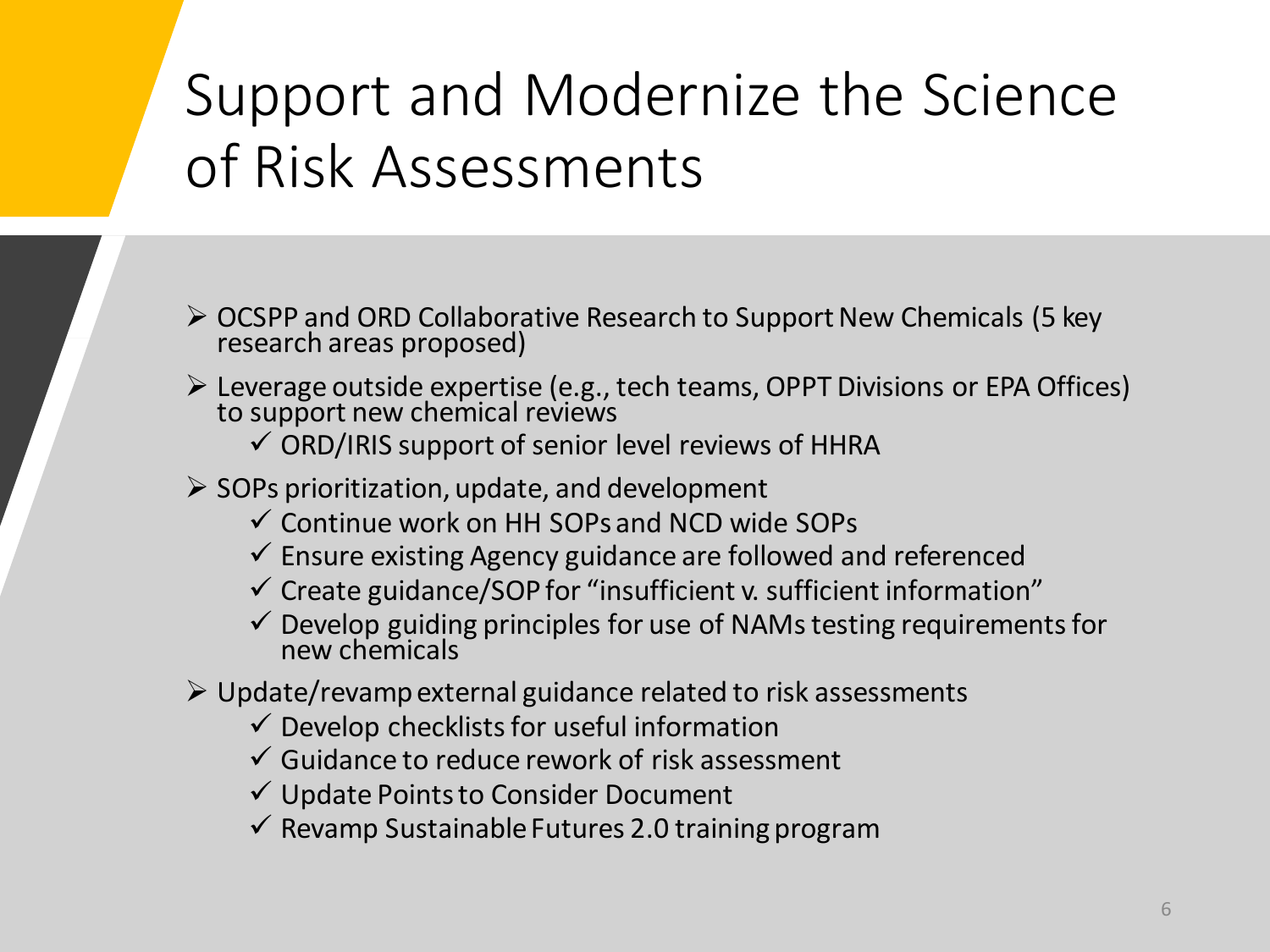### Consistent Implementation and Communication of Risk Management

➢ Ensure program implementation aligned with TSCA amendments and recent policy changes

- $\checkmark$  Define five determinations
- $\checkmark$  Finalize 721 HazComm rule
- $\checkmark$  Propose 720 New Chemicals Procedural Rule
- ✓ Update Working Approach (via public process)
- $\checkmark$  Support re-proposal TSCA fees rule
- $\checkmark$  Measure compliance with CO/SNUR conditions

➢ Process improvements:

- $\checkmark$  Develop casework strategy and stick with it
- $\checkmark$  Track casework (without onerous process)
- $\checkmark$  Delegate down to the right level with stakeholders
- $\checkmark$  Help manage stakeholder expectations
- $\checkmark$  Minimize micro-management
- $\checkmark$  Define workflow and decision-making process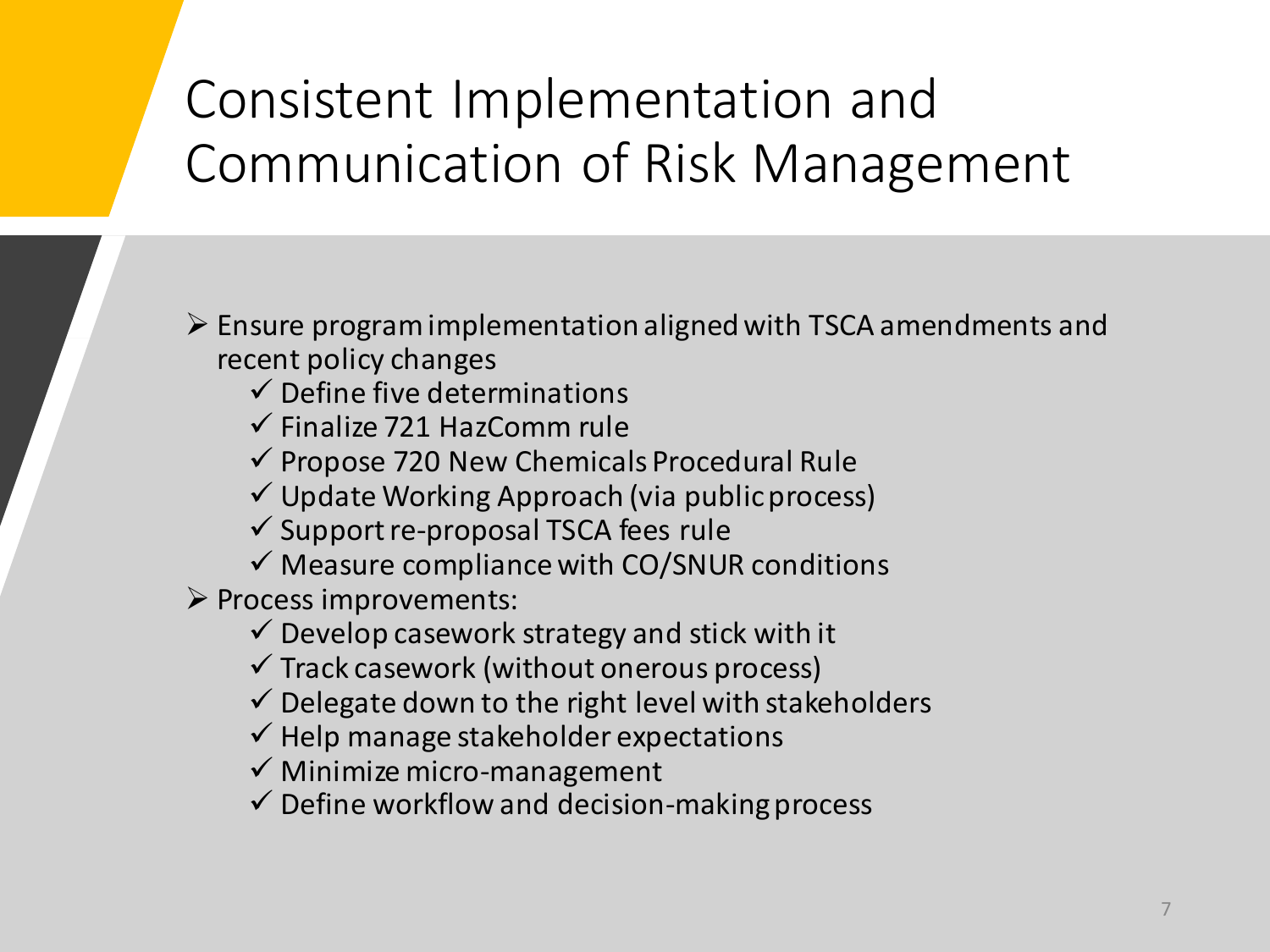### Transparency and Communications

➢Share proposals/explain decisions as early in process as possible for meaningful engagement

- ➢Hold regular meetings (monthly NCD All Hands) communicate updates/changes
- ➢Increase communication in NCD (within and across disciplines/branches)

➢ Including OPPT Division and OCSPP (OPP/OPS)

- ➢Consistent messaging to internal/external stakeholders
	- (e.g., develop script, talking points, website)

 $\checkmark$  Set right level of expectations

➢**Other suggestions?**